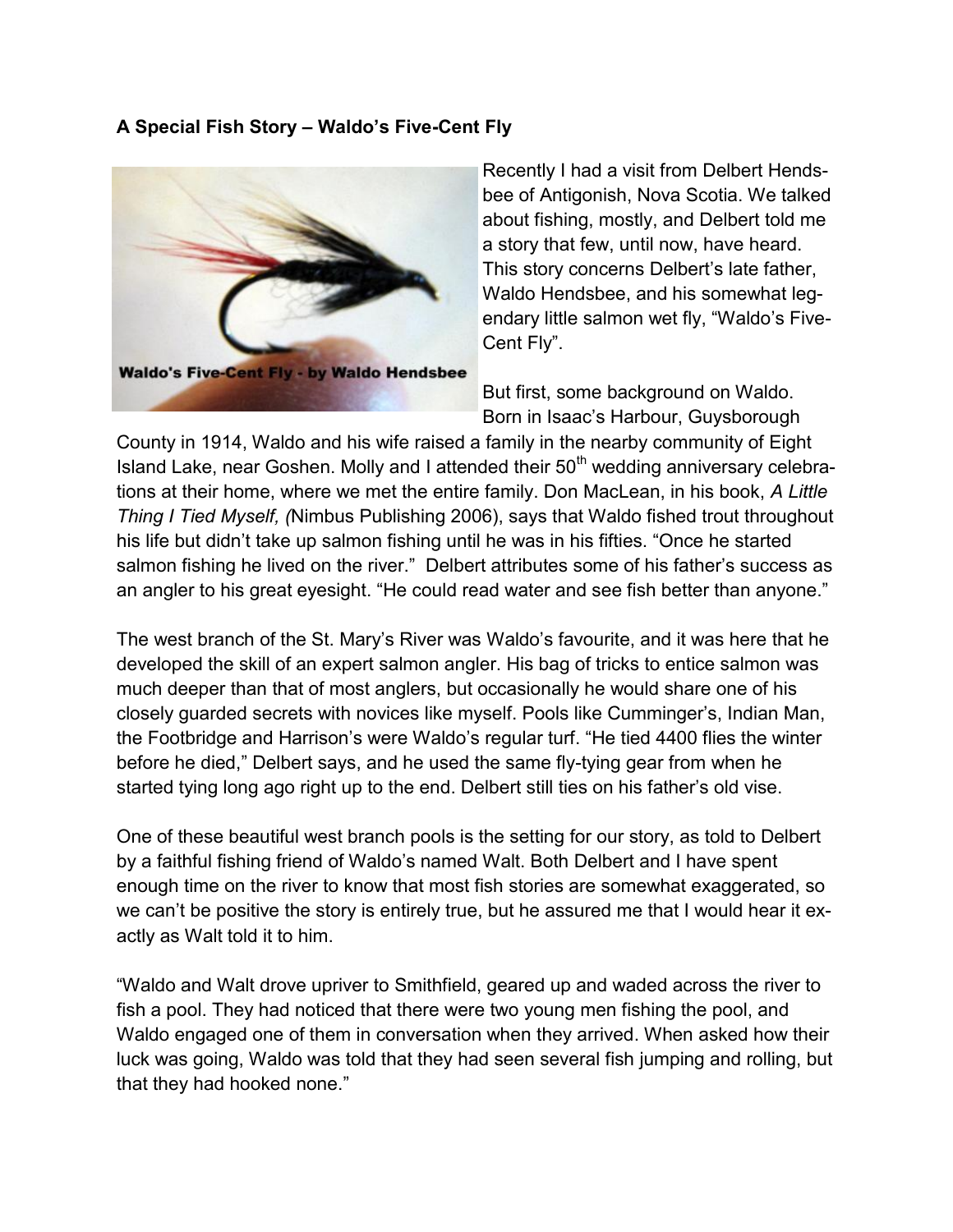"Waldo had tied up a few very small flies for the occasion, all of the same design, unnamed. He tied one to his leader and when his turn came to fish the pool he promptly hooked and landed a grilse. Walt and the young men each followed in turn with no luck. Waldo fished the same fly on his next turn and caught another grilse, making his two-fish limit for the day. Waldo then gave Walt an identical fly and Walt caught a fish on it also."

"Waldo and Walt had to leave at this point, but first Waldo gave one of the young men another identical fly. The young man was very grateful and as he tied it onto his leader he told Waldo that it was a fly of great value. Waldo replied that it had cost him only five cents to tie. After wading back across the river to the path leading to their car they glanced downriver and saw one of the young men waving to them. His friend was playing a fish, presumably on Waldo's Five-Cent Fly!"

## **Waldo's Five-Cent Fly**

| Hook:   | Mustad 94840, size 8 - 16                     |
|---------|-----------------------------------------------|
| Thread: | A fine black thread like 8/0 Uni-Thread       |
| Tail:   | Red hackle fibres                             |
| Body:   | <b>Black floss</b>                            |
| Wing:   | Pine squirrel tail, very short and sparse     |
| Hackle: | A few strands of black hackle tied as a beard |

Here's another, somewhat different version from Phil Turner, Smithfield NS.

Waldo has been fishing the St. Mary's since before I was born. He can remember the good old days. And the good old fishermen. He fished with Sid MacIntosh and Ted Mayfield and can tell some good stories. He says he knows old Dan MacIntosh's secret fly that he caught a lot of fish on. Waldo is reputed to have three times as many flies as I have in the shop. But its not often you get to look in his fly boxes.

I asked Waldo for a fly for Conclave '92 and I was really thrilled when he came over a couple of weeks later and brought out his special little fly wallet he had made himself and dug out a well chewed little fly. "This", he said, "will catch fish when they ain't biting anything else". Waldo and his buddies used this all up and down the St. Mary's and